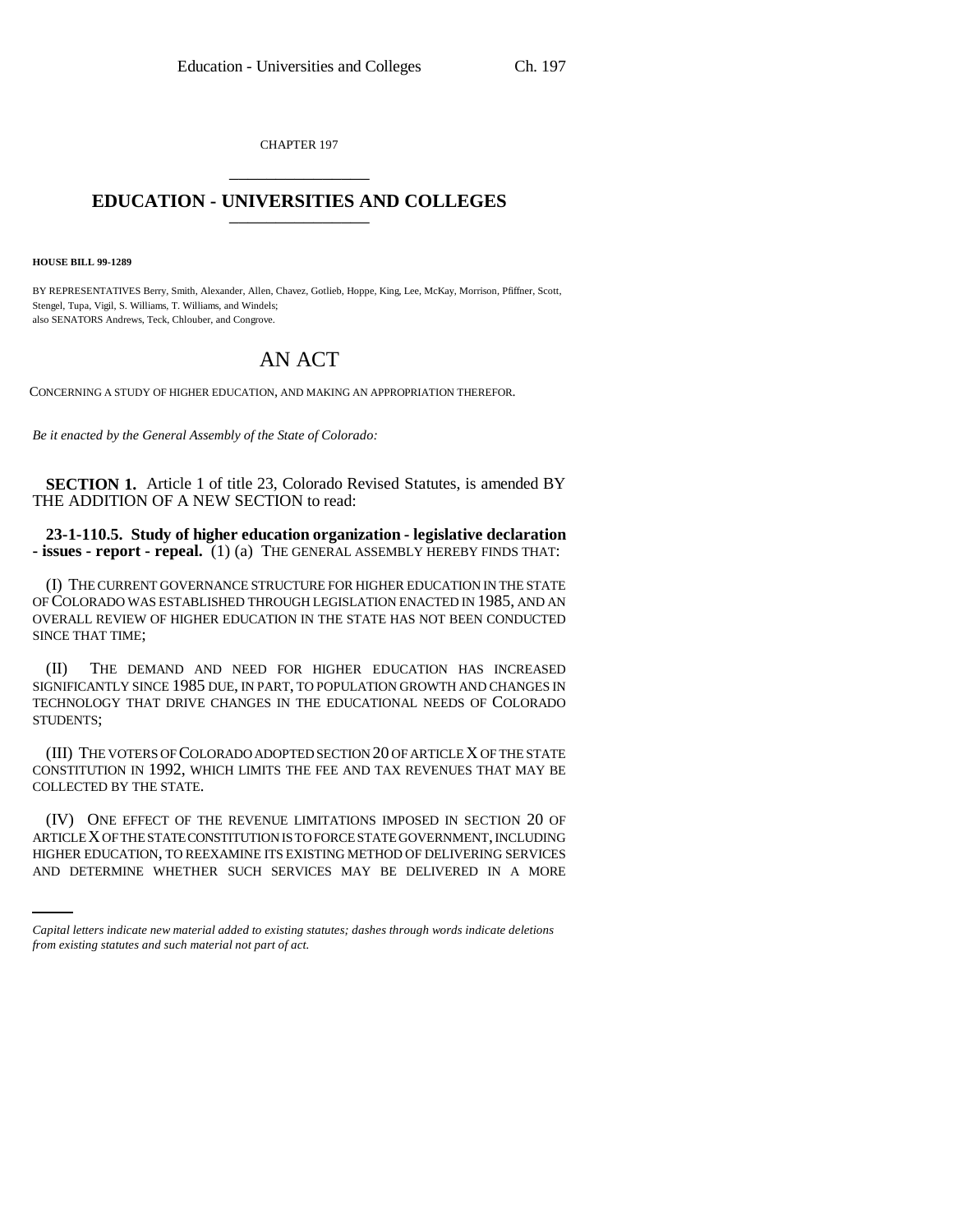COST-EFFECTIVE MANNER;

(V) THE HIGHER EDUCATION NEEDS OF SPECIFIC GEOGRAPHIC AREAS OF THE STATE, PARTICULARLY THE RURAL AREAS, MAY NOT BE ADEQUATELY SERVED UNDER THE CURRENT HIGHER EDUCATION STRUCTURE; AND

(VI) ADVANCES IN TECHNOLOGY AND DISTANCE LEARNING SHOULD BE EXPLORED IN THE CONTEXT OF THEIR POTENTIAL TO IMPROVE THE PROVISION OF HIGHER EDUCATION SERVICES.

(b) THE GENERAL ASSEMBLY THEREFORE CONCLUDES THAT IT WOULD BE BENEFICIAL TO CONDUCT A STUDY TO REEXAMINE HIGHER EDUCATION PERFORMANCE IN THE STATE AND DETERMINE WHETHER CHANGES AND IMPROVEMENTS MAY BE MADE IN THE DELIVERY OF HIGHER EDUCATION SERVICES TO MORE EFFECTIVELY SERVE COLORADO'S CITIZENS THROUGHOUT THE STATE.

(2) AS USED IN THIS SECTION:

(a) "COMMISSION" MEANS THE COLORADO COMMISSION ON HIGHER EDUCATION CREATED IN SECTION 23-1-102.

(b) "DEPARTMENT" MEANS THE DEPARTMENT OF HIGHER EDUCATION CREATED PURSUANT TO SECTION 24-1-114, C.R.S.

(c) "STATE INSTITUTION OF HIGHER EDUCATION" MEANS A POSTSECONDARY EDUCATIONAL INSTITUTION, INCLUDING BUT NOT LIMITED TO ANY COMMUNITY, JUNIOR, OR VOCATIONAL COLLEGE THAT IS IN THE STATE SYSTEM OF COMMUNITY AND TECHNICAL COLLEGES, ESTABLISHED AND EXISTING PURSUANT TO LAW AS AN AGENCY OF THE STATE OF COLORADO AND SUPPORTED WHOLLY OR IN PART BY TAX REVENUES.

(d) "STATE SYSTEM OF HIGHER EDUCATION" MEANS THE DEPARTMENT OF HIGHER EDUCATION, THE COLORADO COMMISSION ON HIGHER EDUCATION, THE GOVERNING BOARDS FOR THE STATE INSTITUTIONS OF HIGHER EDUCATION, AND THE STATE INSTITUTIONS OF HIGHER EDUCATION.

(3) THE DEPARTMENT:

(a) SHALL CONDUCT A TWO-YEAR STUDY OF THE PERFORMANCE OF THE STATE SYSTEM OF HIGHER EDUCATION, INCLUDING COLLECTION OF THE INFORMATION SPECIFIED IN SUBSECTION (4) OF THIS SECTION AND CONSIDERATION OF THE ISSUES SPECIFIED IN SUBSECTION (5) OF THIS SECTION. THE DEPARTMENT MAY ALSO INCLUDE INFORMATION GATHERED FROM NONPUBLIC INSTITUTIONS OF HIGHER EDUCATION IN THE STUDY.

(b) IN CONDUCTING THE STUDY, SHALL SEEK INPUT THROUGH PUBLIC MEETINGS AND OTHER MEANS FROM THE COMMISSION, THE GOVERNING BOARDS OF THE INSTITUTIONS OF HIGHER EDUCATION, THE STATE INSTITUTIONS OF HIGHER EDUCATION, NONPUBLIC INSTITUTIONS OF HIGHER EDUCATION AND, WHENEVER FEASIBLE, FROM BUSINESSES, COMMUNITY ORGANIZATIONS, STUDENTS, AND MEMBERS OF THE PUBLIC;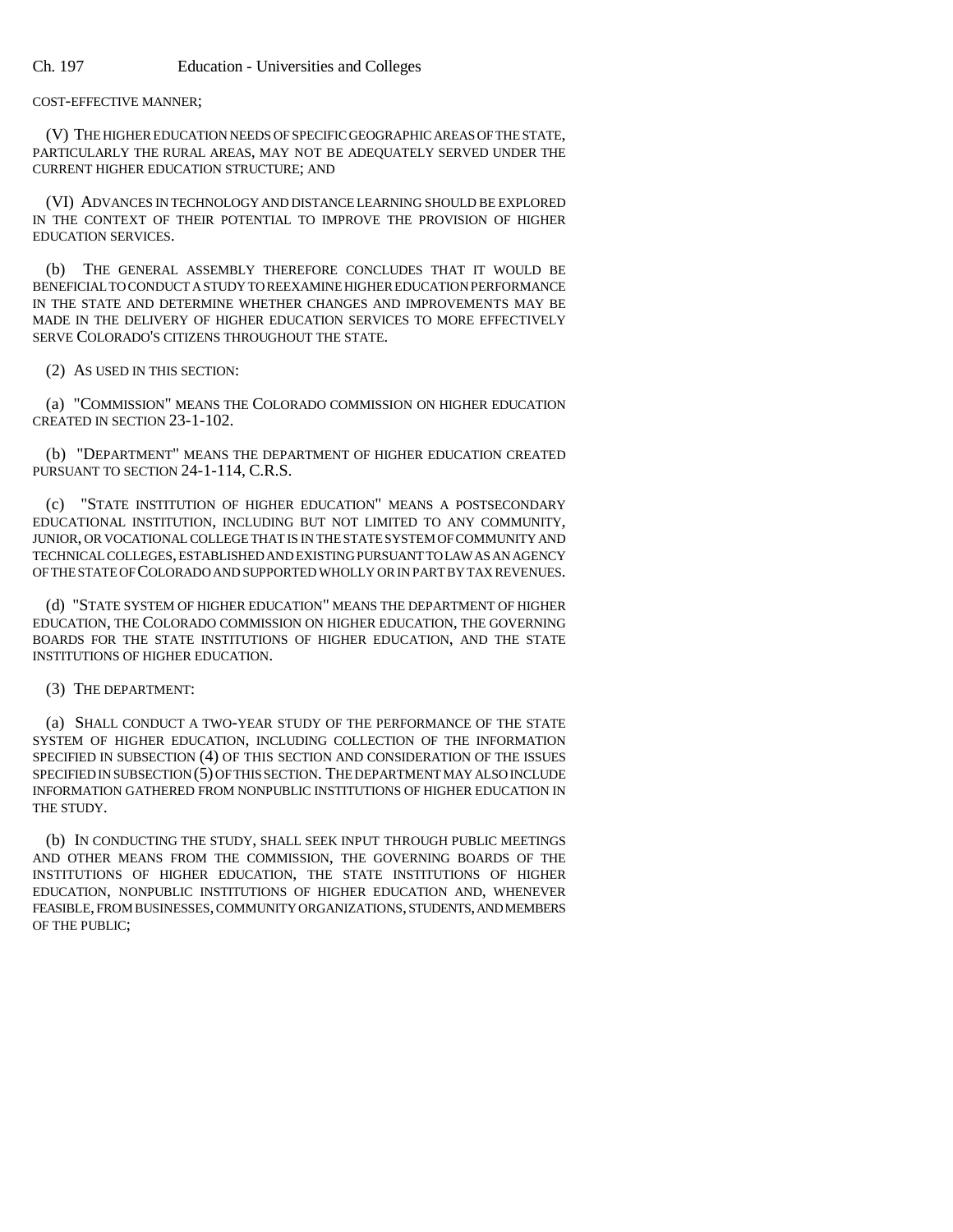(c) SHALL HOLD A JOINT MEETING ON OR BEFORE JULY 1, 1999, WITH THE JOINT BUDGET COMMITTEE AND THE EDUCATION COMMITTEES OF THE HOUSE OF REPRESENTATIVES AND THE SENATE TO DISCUSS PLANS FOR THE HIGHER EDUCATION STUDY AND ANY ACTION TAKEN BY THE DEPARTMENT AS OF THAT DATE;

(d) SHALL HOLD JOINT MEETINGS WITH THE JOINT BUDGET COMMITTEE AND THE EDUCATION COMMITTEES OF THE HOUSE OF REPRESENTATIVES AND THE SENATE ON OR BEFORE JANUARY 15, 2000, AND ON OR BEFORE JANUARY 15, 2001, TO DISCUSS THE FIRST AND SECOND REPORTS OF THE FINDINGS OF THE STUDY. THE FIRST AND SECOND REPORTS MAY INCLUDE RECOMMENDATIONS TO THE JOINT BUDGET COMMITTEE AND THE EDUCATION COMMITTEES FOR LEGISLATION ARISING FROM SUCH FINDINGS. THE DEPARTMENT MAY HOLD ADDITIONAL JOINT MEETINGS WITH THE JOINT BUDGET COMMITTEE AND THE EDUCATION COMMITTEES OF THE HOUSE OF REPRESENTATIVES AND THE SENATE, AT THE DISCRETION OF SUCH COMMITTEES.

(e) SHALL CONTRACT WITH A PRIVATE ENTITY FOR ASSISTANCE IN CONDUCTING THE STUDY AND PREPARING THE SECOND REPORT.

(4) (a) THE FIRST REPORT OF THE STUDY CONDUCTED PURSUANT TO THIS SECTION SHALL INCLUDE THE FOLLOWING INFORMATION:

(I) IDENTIFICATION OF UNNECESSARY DUPLICATION IN THE AREAS OF ADMINISTRATIVE OVERSIGHT, REPORTING, CURRICULUM, AND PERSONNEL MANAGEMENT IN HIGHER EDUCATION GOVERNANCE;

(II) COLLECTION OF INFORMATION CONCERNING THE TOTAL BUDGET, INCLUDING TOTAL PERSONNEL COSTS, ADMINISTRATIVE COSTS, AND OVERHEAD COSTS FOR EACH ENTITY IN THE STATE SYSTEM OF HIGHER EDUCATION FROM FISCAL YEAR 1988 THROUGH FISCAL YEAR 1999, AND EXAMINATION OF THE EXISTING HIGHER EDUCATION FUNDING PROCESS, INCLUDING ALLOCATION AND DISTRIBUTION OF GENERAL FUNDS AND COURSE-REIMBURSEMENT PAYMENTS;

(III) IDENTIFICATION OF THE AMOUNT OF MONEYS COLLECTED BY STATE INSTITUTIONS OF HIGHER EDUCATION, THE SOURCES FROM WHICH SAID MONEYS ARE RECEIVED, AND THE PORTION OF SAID MONEYS THAT HAS CONTRIBUTED OR MAY CONTRIBUTE TO ANY EXCESS REVENUES COLLECTED BY THE STATE, AS IDENTIFIED UNDER SECTION 20 OF ARTICLE X OF THE STATE CONSTITUTION;

(IV) COLLECTION OF FISCAL DATA FROM EACH HIGHER EDUCATION GOVERNING BOARD IN THE STATE AND FROM THE COMMISSION RELATING TO ADMINISTRATIVE COSTS, INCLUDING BUT NOT LIMITED TO "CHARGE BACKS" ASSESSED AGAINST INSTITUTIONS;

(V) EXAMINATION OF HIGHER EDUCATION TUITION AND FEES IN OTHER STATES, INCLUDING RATIOS OF STATE PAYMENTS AND BASE LEVELS OF STATE SUPPORT;

(VI) EXAMINATION OF THE PRACTICE OF FUNDING GRADUATE EDUCATION IN THIS STATE AND HOW THIS PRACTICE COMPARES WITH GRADUATE FUNDING PRACTICES IN OTHER STATES;

(VII) IDENTIFICATION OF THE AMOUNT OF CREDIT HOURS USED BY STATE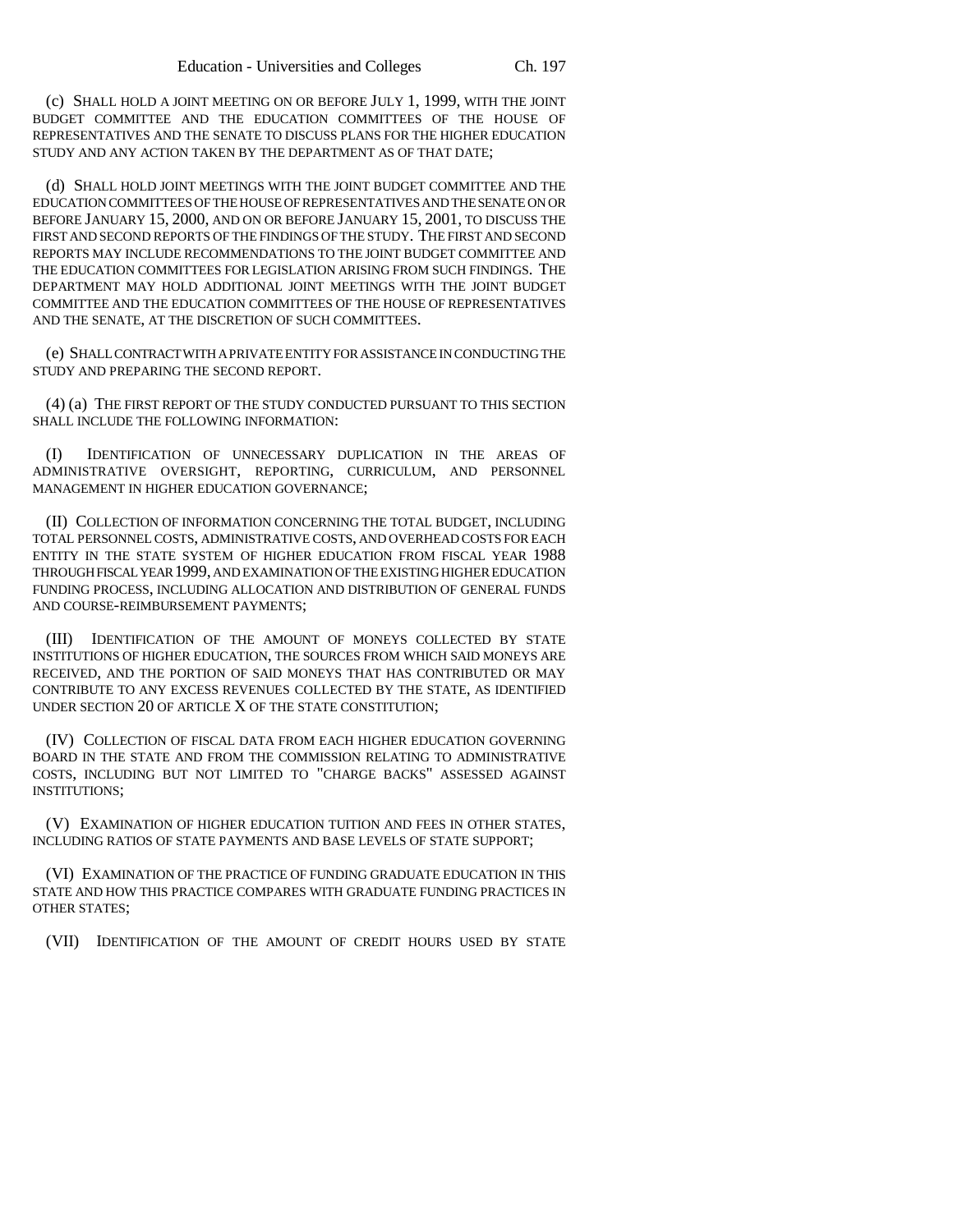INSTITUTIONS OF HIGHER EDUCATION IN PROVIDING REMEDIAL CLASSES FOR STUDENTS, THE TYPES OF REMEDIAL CLASSES PROVIDED, AND AN EXPLANATION OF THE NEED FOR REMEDIAL CLASSES;

(VIII) EXAMINATION OF THE IMPACT OF THE STATE PERSONNEL SYSTEM ON THE FLEXIBILITY AND ACCOUNTABILITY OF STATE INSTITUTIONS OF HIGHER EDUCATION;

(IX) SUBMITTAL OF INFORMATION CONCERNING ENROLLMENT, RETENTION, TRANSFER, AND GRADUATION OF STUDENTS INCLUDING THE LENGTH OF TIME TAKEN BY STUDENTS TO COMPLETE DEGREE PROGRAMS AND THE PERCENTAGE OF INCOMING STUDENTS WHO NEED REMEDIATION;

(X) EXAMINATION OF THE QUALITY INDICATOR SYSTEM CREATED IN ARTICLE 13 OF THIS TITLE, INCLUDING THE CRITERIA FOR MEASURING ACHIEVEMENT OF THE INDICATORS AND THE METHOD OF ALLOCATING FUNDS AS INCENTIVES FOR ACHIEVEMENT;

(XI) EXAMINATION AND IDENTIFICATION OF THE TRANSFERABILITY OF CREDITS AND DEGREES AMONG INSTITUTIONS, AND THE COMMISSION'S ROLE IN COORDINATING THESE ISSUES. THE INFORMATION COLLECTED PURSUANT TO THIS SUBPARAGRAPH (XI) SHALL INCLUDE, BUT NEED NOT BE LIMITED TO, A LISTING OF THE COURSES INCLUDED IN ARTICULATION AGREEMENTS AND THE NUMBER OF STUDENTS TAKING EACH COURSE AND TRANSFERRING THE EARNED CREDITS PURSUANT TO THE AGREEMENTS.

(XII) EXAMINATION OF ANNUAL CAMPUS MAINTENANCE COSTS, INCLUDING BUT NOT LIMITED TO COSTS OF DEFERRED MAINTENANCE;

(XIII) COLLECTION OF INFORMATION CONCERNING CAPITAL CONSTRUCTION NEEDS RELATING TO CAPACITY FOR ALL FACILITIES OWNED OR OPERATED BY STATE INSTITUTIONS OF HIGHER EDUCATION AND BY THE COMMISSION;

(XIV) EXAMINATION OF THE CURRENT USE OF DISTANCE LEARNING TECHNIQUES AND TECHNOLOGIES BY STATE INSTITUTIONS OF HIGHER EDUCATION, INCLUDING THE AMOUNTS PAID TO THE INSTITUTIONS BY THE COMMISSION, AMOUNTS CHARGED TO STUDENTS BY INSTITUTIONS AND ENTITIES OTHER THAN THE INSTITUTIONS, AND REIMBURSEMENTS MADE TO STUDENTS FOR SUCH CHARGES, AND THE POTENTIAL FOR INCREASED USE OF DISTANCE LEARNING TECHNIQUES AND TECHNOLOGIES IN MEETING FUTURE DEMAND FOR HIGHER EDUCATION SERVICES, ESPECIALLY IN RURAL AREAS OF THE STATE;

(XV) REVIEW OF THE ROLE AND MISSION STATEMENT FOR EACH STATE INSTITUTION OF HIGHER EDUCATION. SUCH REVIEW SHALL INCLUDE EXAMINATION AND EVALUATION OF THE ADMISSIONS CRITERIA AND STANDARDS FOR EACH STATE INSTITUTION AND DETERMINATION OF PROJECTED ENROLLMENT GROWTH OR DECLINE AT EACH STATE INSTITUTION DURING THE NEXT FIVE YEARS. IN REVIEWING THE INSTITUTIONAL ROLE AND MISSION STATEMENTS, THE DEPARTMENT SHALL SOLICIT EVALUATIONS OF THE APPLICABILITY AND RELEVANCE OF EACH INSTITUTION'S ROLE AND MISSION STATEMENT FROM THE RESPECTIVE INSTITUTION.

(XVI) REVIEW OF THE ROLES, STRENGTHS, AND WEAKNESSES OF THE DEPARTMENT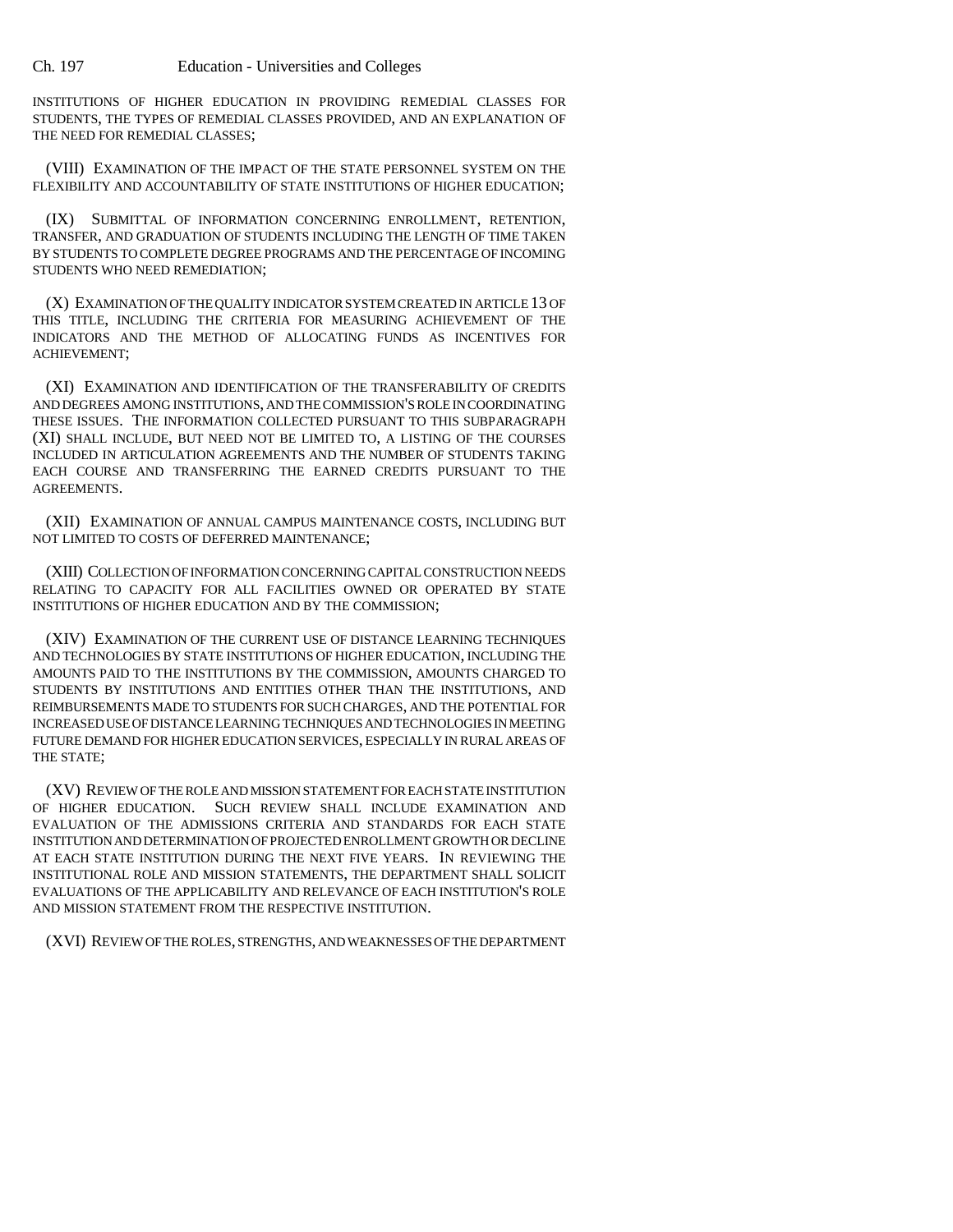OF HIGHER EDUCATION AND THE COMMISSION, INCLUDING IMPLEMENTATION OF LEGISLATIVE INTENT AND STATUTORY RESPONSIBILITIES;

(XVII) EXAMINATION AND IDENTIFICATION OF THE GEOGRAPHIC DISTRIBUTION OF GRADUATE EDUCATION PROGRAMS THROUGHOUT THE STATE, INCLUDING BUT NOT LIMITED TO THE SOURCES AND ACCESSIBILITY OF SUCH PROGRAMS, PARTICULARLY IN THE RURAL AREAS OF THE STATE.

(b) THE SECOND REPORT OF THE STUDY CONDUCTED PURSUANT TO THIS SECTION SHALL INCLUDE THE FOLLOWING INFORMATION:

(I) IDENTIFICATION OF AREAS OF STRENGTH THAT MAY BE EXPANDED AND WEAKNESS THAT MAY BE ELIMINATED OR RESTRUCTURED FOR EACH STATE INSTITUTION OF HIGHER EDUCATION IN THE STATE AND FOR THE COMMISSION. IN IDENTIFYING STRENGTHS AND WEAKNESSES, THE DEPARTMENT SHALL CONSIDER ANY ASSESSMENTS FROM STATE INSTITUTIONS OF HIGHER EDUCATION SUBMITTED PURSUANT TO SUBSECTION (6) OF THIS SECTION.

(II) EXAMINATION OF THE EXISTING HIGHER EDUCATION GOVERNANCE STRUCTURE IN THE STATE OF COLORADO;

(III) EXAMINATION OF THE HIGHER EDUCATION GOVERNANCE STRUCTURES IN OTHER STATES, INCLUDING THE USE OF BONDING AUTHORITIES AND OTHER TYPES OF HIGHER EDUCATION CORPORATE STRUCTURES;

(IV) EXAMINATION OF THE ABILITY AND CAPACITY OF THE STATE SYSTEM OF HIGHER EDUCATION TO RESPOND TO THE STATE'S CURRENT AND EMERGING WORK FORCE DEVELOPMENT NEEDS;

(V) EXAMINATION OF FACULTY SALARIES AT EACH STATE INSTITUTION OF HIGHER EDUCATION;

(VI) REVIEW OF THE POTENTIAL FOR INCREASED USE OF PRIVATIZATION, ESPECIALLY IN OBTAINING AND APPLYING DISTANCE LEARNING TECHNIQUES AND TECHNOLOGIES BY STATE INSTITUTIONS OF HIGHER EDUCATION;

(VII) COLLECTION OF INFORMATION CONCERNING THE USE AND COORDINATION OF TECHNOLOGY IN HIGHER EDUCATION SYSTEMS IN OTHER STATES AND BETWEEN THE STATE SYSTEM OF HIGHER EDUCATION AND OTHER STATES.

(c) IN ADDITION TO THE INFORMATION SPECIFIED IN PARAGRAPHS (a) AND (b) OF THIS SUBSECTION (4), THE DEPARTMENT MAY COLLECT SUCH INFORMATION AS MAY BE REQUESTED BY THE JOINT BUDGET COMMITTEE OR THE EDUCATION COMMITTEES OF THE HOUSE OF REPRESENTATIVES AND THE SENATE.

(5) (a) THE FIRST REPORT OF THE STUDY CONDUCTED PURSUANT TO THIS SECTION SHALL INCLUDE RECOMMENDATIONS ON THE FOLLOWING ISSUES:

(I) WHERE GROWTH OR DECLINE IS PROJECTED TO OCCUR IN HIGHER EDUCATION POPULATIONS WITHIN THE STATE OVER THE NEXT FIVE YEARS AND HOW TO ADDRESS SUCH GROWTH OR DECLINE;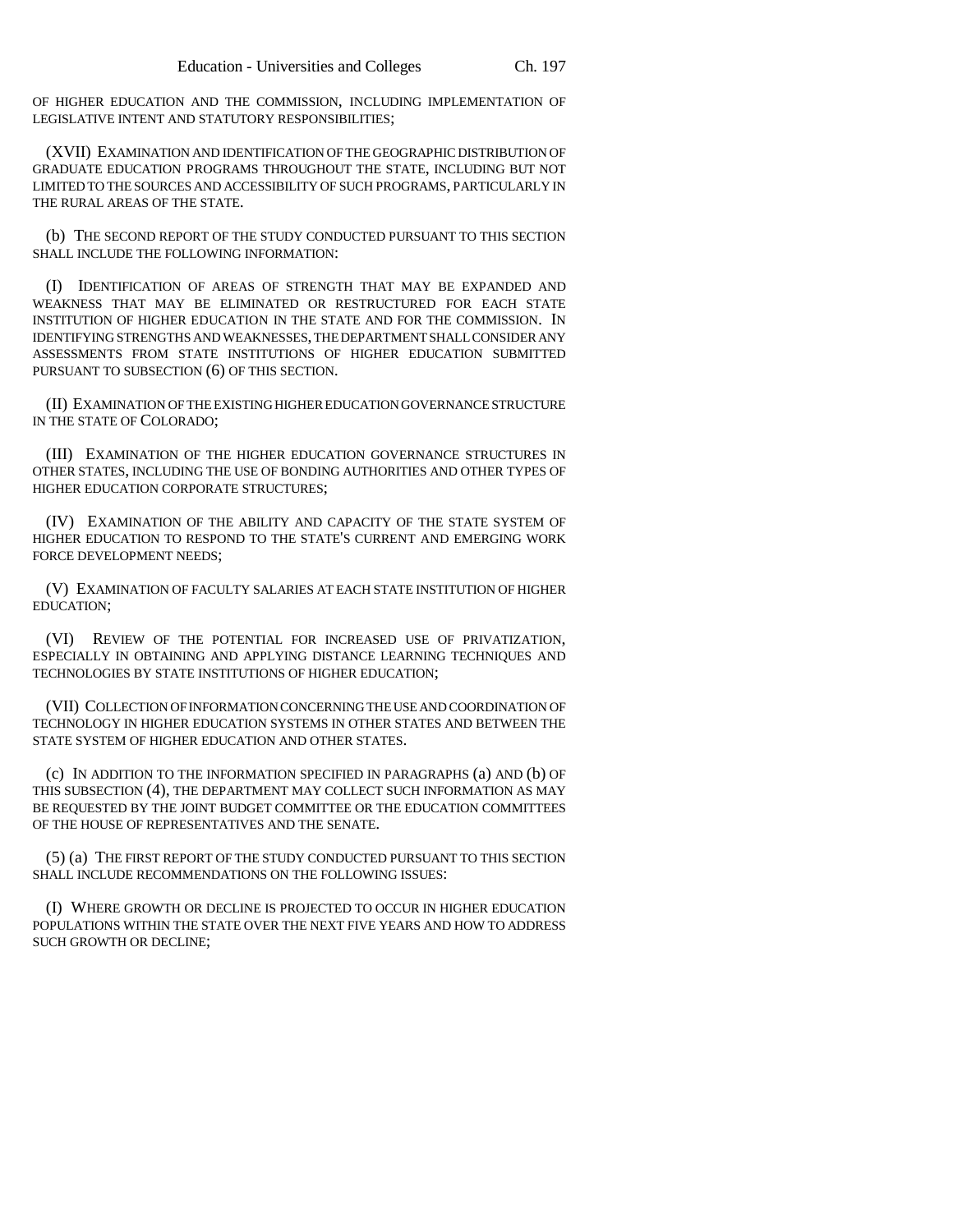(II) HOW TO MEET THE HIGHER EDUCATION NEEDS OF DIVERSE POPULATIONS, INCLUDING BUT NOT LIMITED TO THE NEEDS OF PERSONS LIVING IN RURAL AREAS OF THE STATE;

(III) WHETHER THE STUDENT ADMISSION STANDARDS SHOULD BE CHANGED FOR ANY OR ALL OF THE STATE INSTITUTIONS OF HIGHER EDUCATION AND SUGGESTIONS AS TO APPROPRIATE ADMISSION STANDARDS;

(IV) WHETHER THE EXISTING PHYSICAL FACILITIES AND HUMAN RESOURCES AT STATE INSTITUTIONS OF HIGHER EDUCATION MAY BE MANAGED AND USED IN A MORE EFFICIENT AND COST-EFFECTIVE MANNER;

(V) THE DISTRIBUTION AND ORGANIZATION OF HIGHER EDUCATION CAMPUSES THROUGHOUT THE STATE, INCLUDING BUT NOT LIMITED TO WHETHER THE EXISTING CAMPUS STRUCTURES ARE THE MOST EFFICIENT AND EFFECTIVE MEANS OF DELIVERING HIGHER EDUCATION SERVICES TO PERSONS IN ALL AREAS OF THE STATE;

(VI) WHETHER A VOUCHER SYSTEM MAY BE EFFECTIVELY USED FOR FUNDING THE STATE SYSTEM OF HIGHER EDUCATION AND SUGGESTIONS AS TO THE STRUCTURE OF SUCH A VOUCHER SYSTEM;

(VII) WHETHER THE GENERAL ASSEMBLY SHOULD CONSIDER A CONCURRENT RESOLUTION TO EXCLUDE ALL OR ANY PORTION OF HIGHER EDUCATION REVENUES AND FUNDING OR ANY PORTION OF THE STATE SYSTEM OF HIGHER EDUCATION FROM FISCAL YEAR SPENDING UNDER SECTION 20 OF ARTICLE X OF THE STATE CONSTITUTION.

(b) THE SECOND REPORT OF THE STUDY CONDUCTED PURSUANT TO THIS SECTION SHALL INCLUDE RECOMMENDATIONS ON THE FOLLOWING ISSUES:

(I) HOW STATE INSTITUTIONS OF HIGHER EDUCATION CAN MORE EFFICIENTLY AND COST-EFFECTIVELY USE DISTANCE LEARNING TO MEET THE NEEDS OF HIGHER EDUCATION AND THE DEMANDS OF POPULATIONS THROUGHOUT THE STATE, INCLUDING CONSIDERATION OF APPROPRIATE AREAS FOR PRIVATIZATION IN THE DELIVERY OF DISTANCE LEARNING SERVICES;

(II) WHETHER THE EXISTING HIGHER EDUCATION GOVERNANCE STRUCTURE MAY BE CONSOLIDATED OR OTHERWISE REALIGNED TO MORE EFFECTIVELY AND EFFICIENTLY MEET THE ADMINISTRATIVE NEEDS AND THE GOALS OF STATE INSTITUTIONS OF HIGHER EDUCATION, INCLUDING BUT NOT LIMITED TO THE FISCAL IMPACT OF ANY CONSOLIDATION OR REALIGNMENT, AND ANY SUGGESTIONS FOR SUCH CONSOLIDATION OR REALIGNMENT;

(III) ANY STATUTORY OR CONSTITUTIONAL CHANGES THAT MAY BE NECESSARY TO IMPROVE THE EXISTING STATE SYSTEM OF HIGHER EDUCATION TO ENHANCE PRODUCTIVITY AND EFFICIENCY IN THE STATEWIDE DELIVERY OF HIGHER EDUCATION SERVICES TO THE PEOPLE OF COLORADO;

(IV) WHETHER THE ROLE AND MISSION STATEMENTS FOR THE STATE INSTITUTIONS OF HIGHER EDUCATION SHOULD BE UPDATED AND ANY SUGGESTIONS FOR UPDATING SAID STATEMENTS;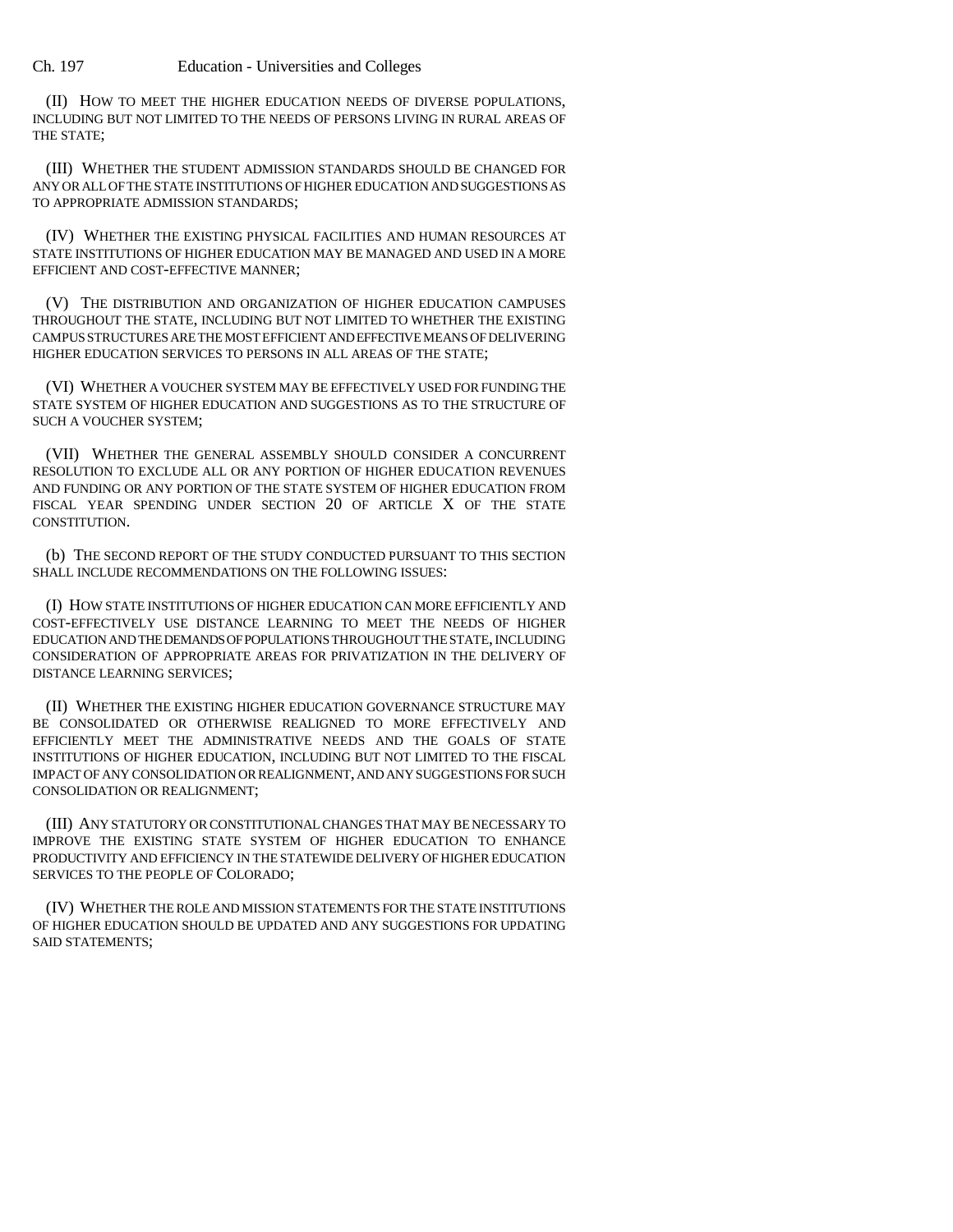(V) WHETHER THE ROLES AND STATUTORY DUTIES OF THE DEPARTMENT OF HIGHER EDUCATION AND THE COMMISSION SHOULD BE UPDATED AND ANY SUGGESTIONS FOR UPDATING SAID ROLES AND DUTIES;

(VI) ANY ADDITIONAL CONSIDERATION OF ANY OF THE ISSUES INCLUDED IN THE FIRST REPORT.

(c) IN ADDITION TO THE ISSUES SPECIFIED IN PARAGRAPHS (a) AND (b) OF THIS SUBSECTION (5), THE FIRST AND SECOND REPORTS OF THE STUDY CONDUCTED PURSUANT TO THIS SECTION MAY INCLUDE RECOMMENDATIONS ON OTHER ISSUES ARISING FROM THE INFORMATION COLLECTED PURSUANT TO SUBSECTION (4) OF THIS SECTION.

(6) EACH STATE INSTITUTION OF HIGHER EDUCATION SHALL COOPERATE FULLY WITH THE DEPARTMENT IN CONDUCTING THE STUDY PURSUANT TO THIS SECTION. EACH STATE INSTITUTION OF HIGHER EDUCATION IS STRONGLY ENCOURAGED TO SUBMIT TO THE DEPARTMENT AN ASSESSMENT OF THE AREAS IN WHICH THE INSTITUTION SHOWS STRONG PERFORMANCE AND HOW SUCH AREAS MAY BE EXPANDED AND AN ASSESSMENT OF THE AREAS IN WHICH THE INSTITUTION SHOWS WEAK PERFORMANCE AND HOW THOSE AREAS MAY BE EITHER ELIMINATED OR RESTRUCTURED TO IMPROVE PERFORMANCE. EACH NONPUBLIC INSTITUTION OF HIGHER EDUCATION IS ALSO ENCOURAGED TO WORK WITH THE DEPARTMENT IN PROVIDING INFORMATION FOR THE STUDY.

(7) THIS SECTION IS REPEALED, EFFECTIVE JULY 1, 2001.

**SECTION 2. Appropriation - adjustment in 1999 long bill.** (1) (a) In addition to any other appropriation, there is hereby appropriated, out of any moneys in the general fund not otherwise appropriated, to the department of higher education, for the fiscal year beginning July 1, 1999, the sum of two hundred thousand dollars (\$200,000), or so much thereof as may be necessary, for the implementation of this act.

(b) Notwithstanding the provisions of section 24-75-102, Colorado Revised Statutes, any portion of the appropriation made pursuant to paragraph (a) of this subsection (1) that remains unexpended and unencumbered as of June 30, 2000, shall continue to be available to the department of higher education for the fiscal year beginning July 1, 2000, for the implementation of this act.

(2) For the implementation of this act, appropriations made in the annual general appropriations act for the fiscal year beginning July 1, 1999, shall be adjusted as follows:

(a) The general fund appropriation to the capital construction fund outlined in section 3 (1) (f) is reduced by two hundred thousand dollars (\$200,000).

(b) The capital construction fund exempt appropriation to the department of transportation, construction projects, is reduced by two hundred thousand dollars  $(\$200,000)$ .